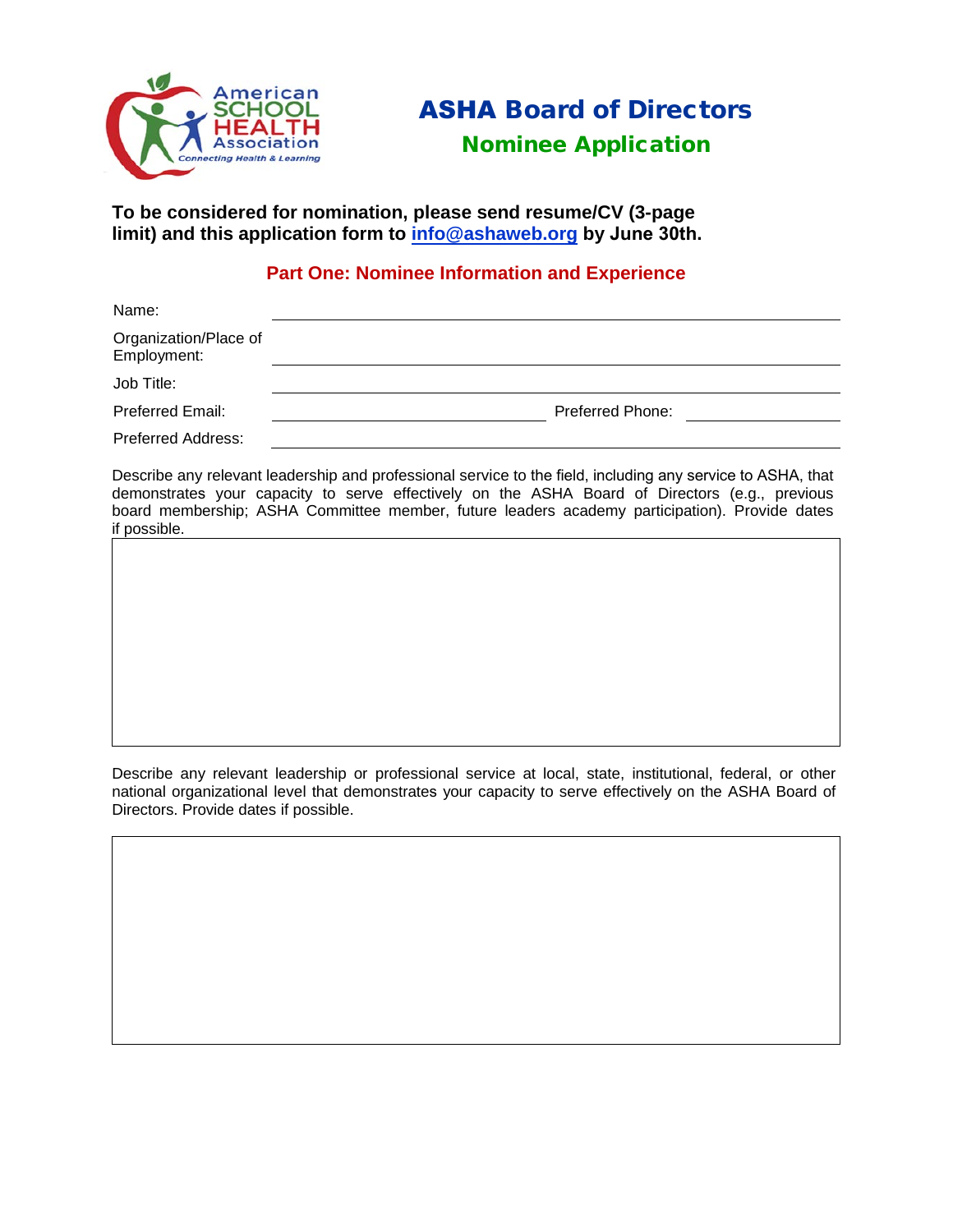# **Part Two: Nominee Questions**

## **Please respond to the following questions, limiting each response to approximately 150 words.**

What is your current and previous experience or interest in school health?

What skills, connections, resources, and expertise will you bring to the ASHA Board of Directors if selected?

How can you help ASHA achieve its goal of being representative of the school health profession from a diversity perspective (race, ethnicity, sexual orientation, gender identity/expression, geography, skill and experience level, as well as roles, responsibilities, and work settings within the field of school health)?

Board officers and committee chairs are elected by the ASHA Board of Directors from within its membership. If elected to the Board, which leadership position(s) would you be most likely to seek? Choose all that apply, though you would only be selected to serve in one position.

- 
- 
- 
- 

### **Board Officers Committee Chairs**

- ☐ President ☐ Advocacy & Coalitions
- ☐ Vice President ☐ Leadership & Recognition
- ☐ Secretary ☐ Professional Development
- ☐ Treasurer ☐ Research & Publications